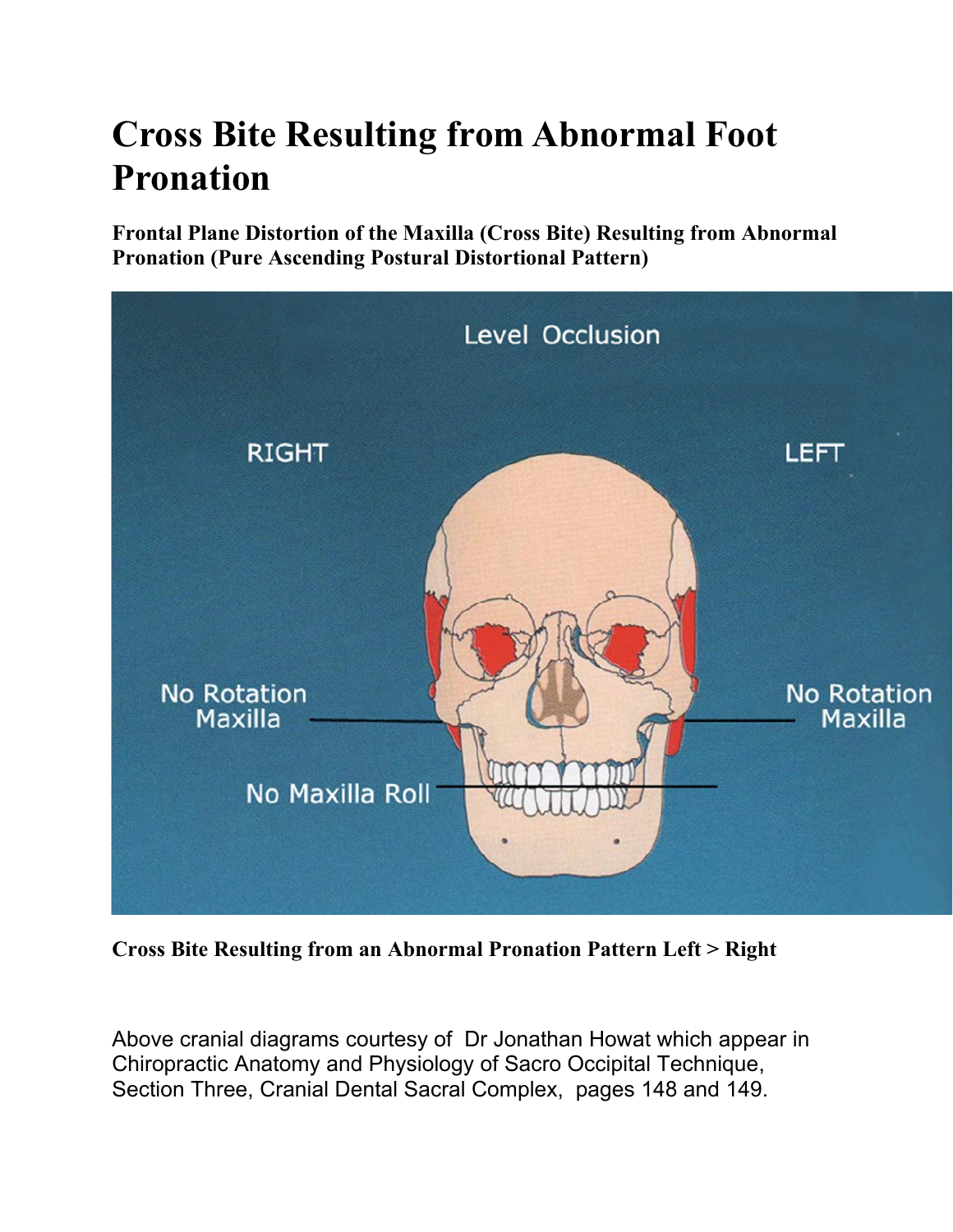

Abnormal Foot Pronation Animation

**1) If the abnormal foot pronation is left > right, both innominates rotate forward, left > right. Clinically the left innominate will appear more anteriorly rotated, relative to the right innominate. The left leg will function shorter.** 

Rothbart BA, Esterbrook L, 1988. Excessive Pronation: A Major Biomechanical Determinant in the Development of Chondromalacia and Pelvic Lists. *Journal Manipulative Physiologic Therapeutics* 11(5): 373-379.

Rothbart BA, Liley P, Hansen, el al 1995. Resolving Chronic Low Back Pain. The Foot Connection. *The Pain Practitioner*(formerly *American Journal of Pain Management*) 5(3): 84-89

Rothbart BA, 2002. Medial Column Foot Systems: An Innovative Tool for Improving Posture. *Journal of Bodywork and Movement Therapies* (6)1:37-46